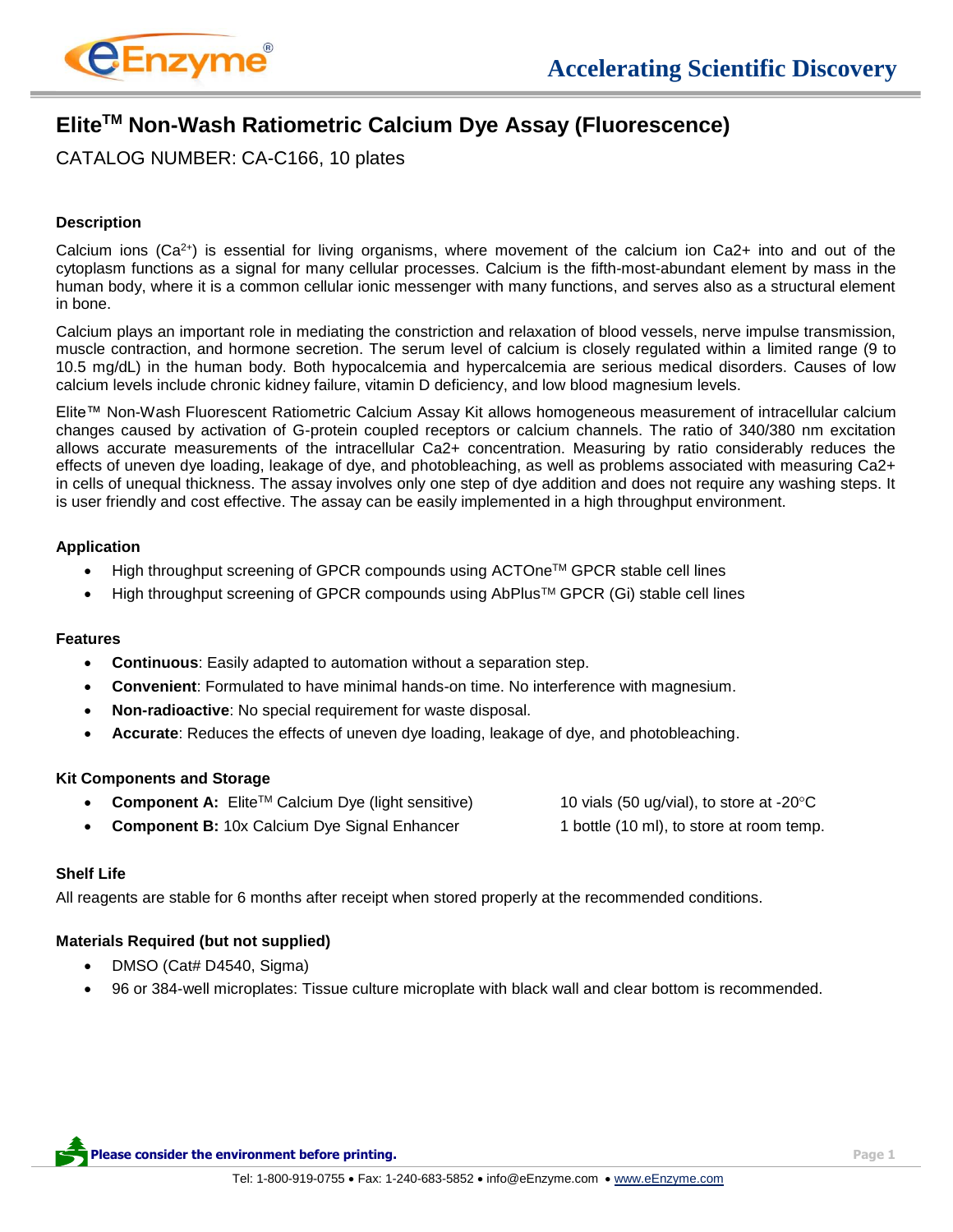

## **Assay Protocol for 96-Well/or 384-Well Plate**

#### *Thaw all the kit components to room temperature before starting the experiment.*

#### **1. Prepare the cell culture plate:**

- 1.1 Seed 80 µl of cell suspension into each well of a 96-well plate or 20 µl of cell suspension into each well of a 384-well plate.
- 1.2 Grow the cells overnight in a  $CO<sub>2</sub>$  incubator

#### **2. Prepare assay buffers**:

On the 2nd day:

2.1 Prepare Buffer A (1X HBSS with 20 mM HEPES):

10 ml of 1M HEPES, pH 7.3 + 490 ml of 1X HBSS.

2.2 Prepare 1 ml of 500 mM Probenecid (optional).

Dissolve 142 mg of Probenecid in 1 ml of 1N NaOH.

2.3 Prepare calcium dye stock solution.

Add 10 µl of DMSO into each vial containing the calcium dye for ONE plate.

2.4 Prepare **2X Dye Loading Buffer** (for 1 plate).

Add 1 ml of 10X Calcium Dye Signal Enhancer (**Component B**) into 9 ml of Buffer A.

Add 100 µl of 500 mM Probenecid (optional).

Add 10 µl of calcium dye stock solution. Mix well by vortexing.

#### **3. Assay procedure:**

- 3.1 Take the cell plate out from the incubator.
- 3.2 Add same volume of **2X Dye Loading Buffer** into each well, 80 µl to a 96-well plate or 20 µl to a 384-well plate.
- 3.3 Incubate at 37 $\degree$ C incubator for 1 hr.
- 3.4 Take the cells out of the incubator and leave at room temp (in the dark) for 30 min (optional).
- 3.5 Put the plate into the instrument for assay

To perform the assays, use the following wavelength parameters:

Excitation: 340 nm; Emission: 510 nm and

Excitation: 380 nm; Emission: 510 nm

*Note.* Dispense speed and height for compound additions need to be optimized for each instrument.

**Please consider the environment before printing. Page 2**